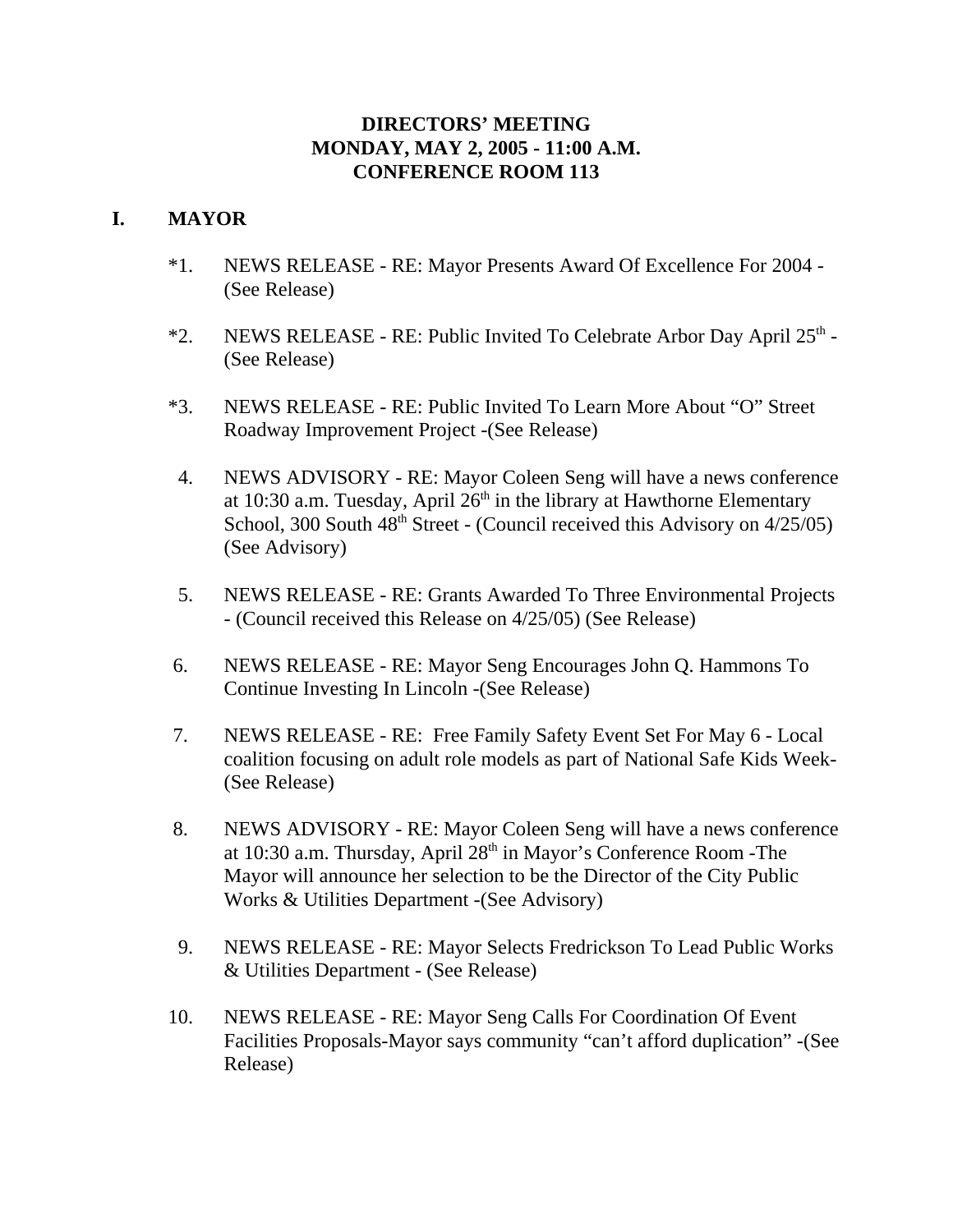- 11. NEWS RELEASE RE: CORRECTION Of Previous News Release-Karl Fredrickson as the City's new Public Works & Utilities Department actual age 41 - (See Release)
- 12. Letter from Mayor Coleen Seng to All Interested Persons RE: Comments Requested-On May 4-5, 2005, the Federal Highway Administration (FHWA) and the Federal Transit Administration (FTA) will be visiting the Lincoln Area Metropolitan Planning Organization (MPO) to discuss the Lincoln metropolitan area's transportation planning process and the effectiveness of that process. -(See Letter)
- 13. Washington Report April 15, 2005.
- 14. Washington Report April 22, 2005.

## **II. DIRECTORS**

### **FINANCE**

- \*1. Material from Don Herz RE: Monthly EMS Activity Reports through March 31, 2005-(See Material)
- 2. Report RE: Lincoln Electric System Financial Statements December 31, 2004 & 2003-(With Independent Auditors' Report Thereon) KPMG - (Council copies placed in their file folders on 4/27/05) (Copy of Report on file in the City Council Office)

### **FINANCE DEPARTMENT/CITY TREASURER**

\*1. Monthly City Cash Report - City of Lincoln-Pledged Collateral Statement - March 2005.

### **HEALTH**

- \*1. NEWS RELEASE RE: "Lincoln In Motion" Coalition Created To Promote Active Living For Life -(See Release)
- 2. NEWS RELEASE RE: National Infant Immunization Week from April 24 to April 30 - (See Release)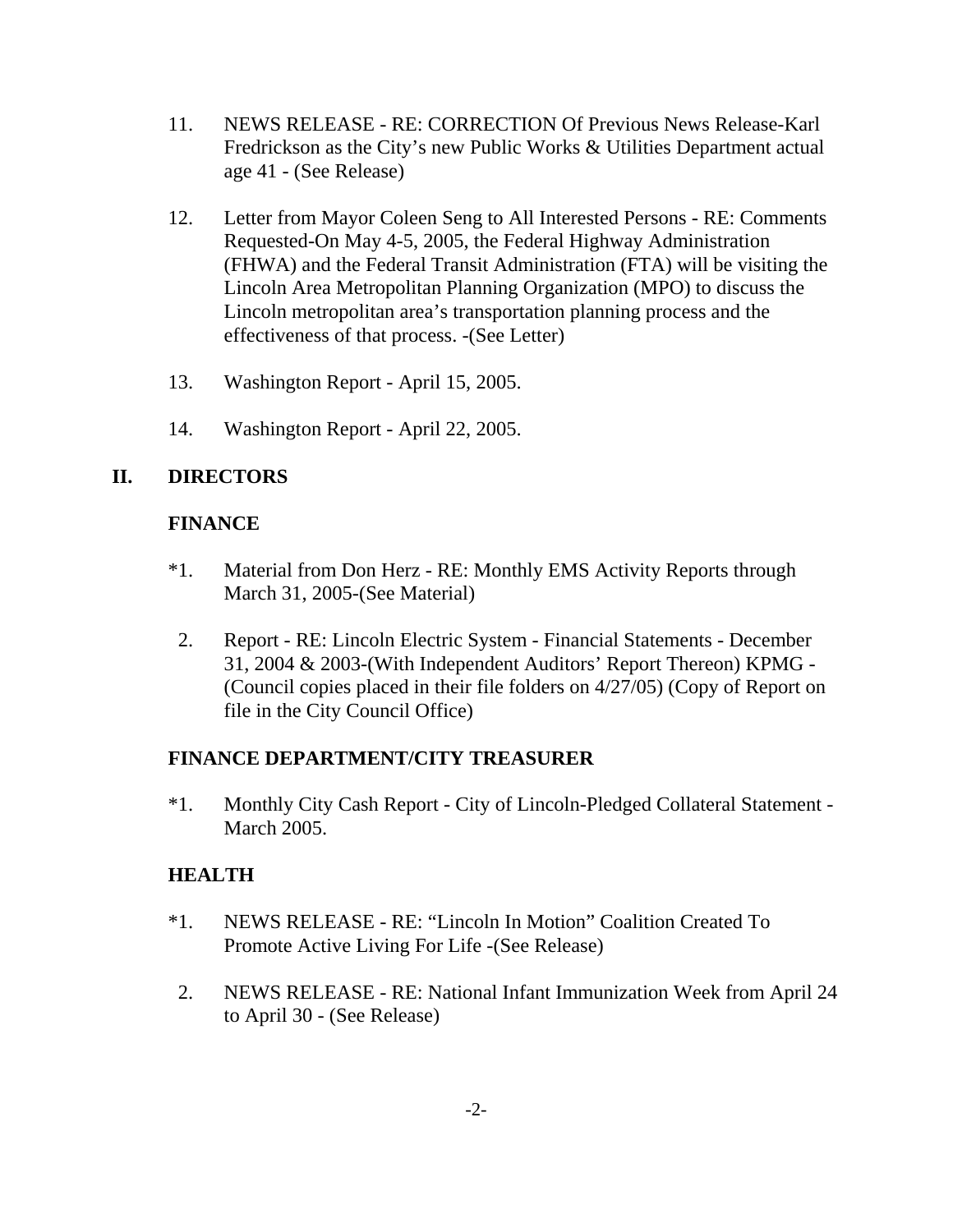## **LAW DEPARTMENT**

- \*1. Memo & Material from Dana Roper, City Attorney RE: Claim Against the City by Micah Cluck-(Received 7 copies in the City Council Office for Council members placed in their file folders)(Copy on file in the Law Department)
- \*2. Inter-Department Communication from Rick Peo, City Law RE: Developmental Services of Nebraska ("DSN") - status of federal lawsuit against City of Lincoln -(Council copies placed in their file folders on 4/27/05)

# **PLANNING**

- \*1. Annexation by Ordinance -Ordinance No. 18512 Effective: March 29, 2005 - 24.37 Acres.
- \*2. Letter from Jean Walker to Jason Thiellen, Engineering Design Consultants - RE: Comprehensive Plan Amendment No. 05012, Annexation No. 05005, and Change of Zone No. 05020, Prairie Village North Planned Unit Development (84th & Adams Street) - (See Letter)
- 3. Reports RE: DRAFT City of Lincoln Capital Improvement Program-FY 2005/06-2010/11- Planning Commission EDITION April 27, 2005; AND 2005 Annual Review Lincoln/Lancaster County Comprehensive Plan AND Community Indicators Report; AND Planning Commission Agenda: Special Public Hearing - (Council copies of these Reports placed in their Thursday packets on 4/28/05)(Copy of these Reports on file in the City Council Office)
- 4. E-Mail from Jean Walker RE: Comprehensive Plan Annual Review/CIP /TIP - (See Attached E-Mail)

## **PLANNING COMMISSION FINAL ACTION .....**

- \*1. Special Permit No. 05017, Ravenwood Community Unit Plan (S. 93rd Street and Old Cheney Road) Resolution No. PC-00920.
- \*2. Special Permit No. 05008, West Van Dorn Heights Community Unit Plan (Northeast of S.W. 70<sup>th</sup> Street and W. Van Dorn Street) Resolution No. PC-00921.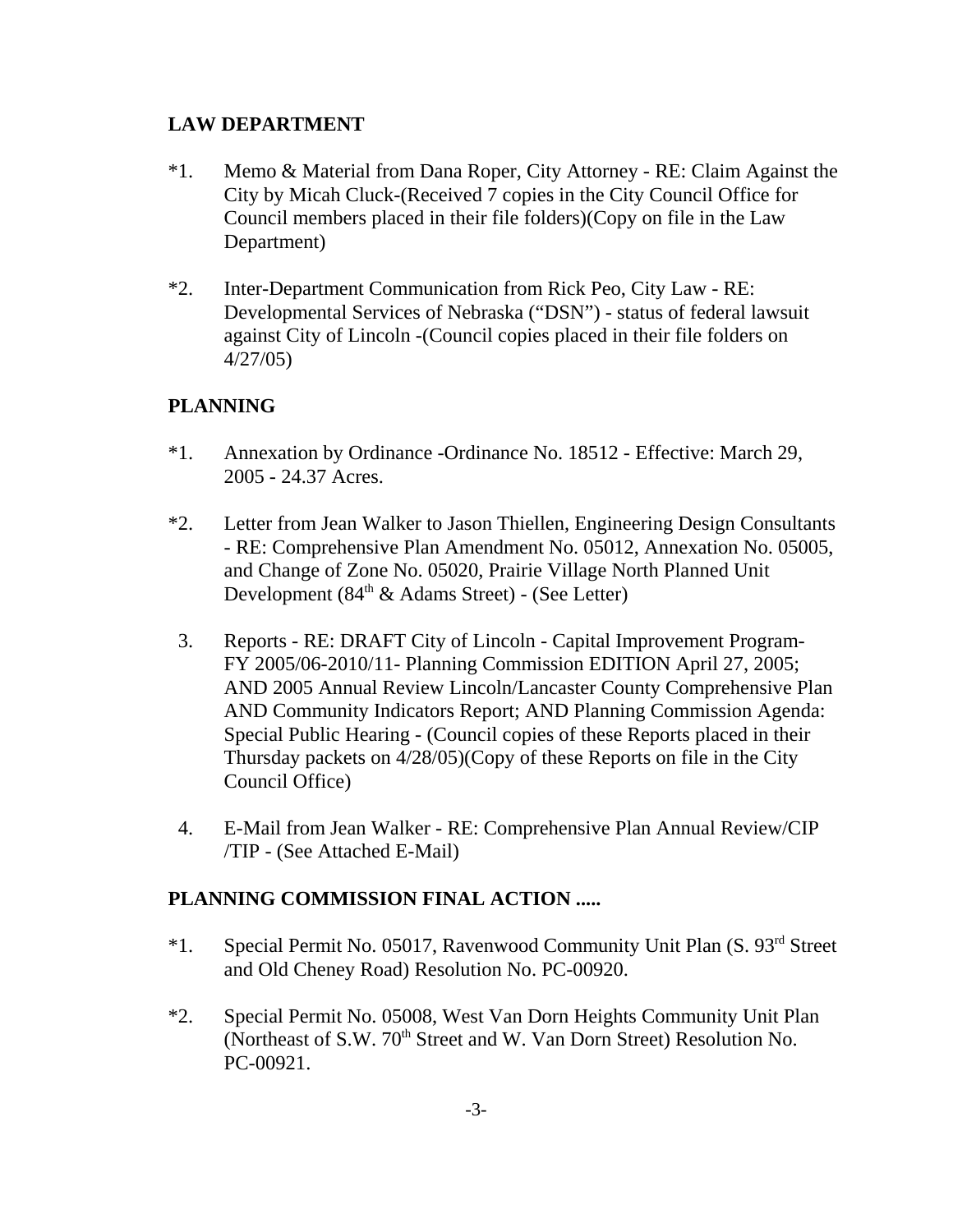## **PUBLIC WORKS & UTILITIES**

- \*1. Public Works & Utilities ADVISORY RE: "O" Street Roadway Improvements;  $46^{\text{th}}$  -  $52^{\text{nd}}$  Street Public Meeting - Project #701780 -(See Advisory)
- 2. Memo from Elmer Cole RE: East/West Alley 58<sup>th</sup> Street between South and Saylor (5818 South) - (See Memo)

## **WOMEN'S COMMISSION**

- \*1. NEWS ADVISORY- RE: Candidates Forum Held At Malone On Thursday -Travel advisory for candidates' forum held at Malone Community Center- (Council received a copy of this Advisory in their file folders on 4/18/05) (See Advisory)
- \*2. NEWS RELEASE RE: Workshop Designed To Help Parents With Crucial Questions - Lincoln/Lancaster Teenage Pregnancy Prevention Coalition Presents "Sex, Drugs and Rock & Roll: Everything Parents Need to Know!" - (See Release)
- 3. NEWS RELEASE RE: New Appointments Join LLWC Advisory Board (See Release)

## **III. CITY CLERK**

## **IV. COUNCIL**

## **A. COUNCIL REQUESTS/CORRESPONDENCE**

### **GLENN FRIENDT**

1. Request to Dana Roper, City Attorney - RE: Political campaign forums on 5 City TV- (RFI#42 - 04/14/05). — **1.) SEE RESPONSE FROM DANA ROPER, CITY ATTORNEY RECEIVED ON RFI#42 - 4/25/05.**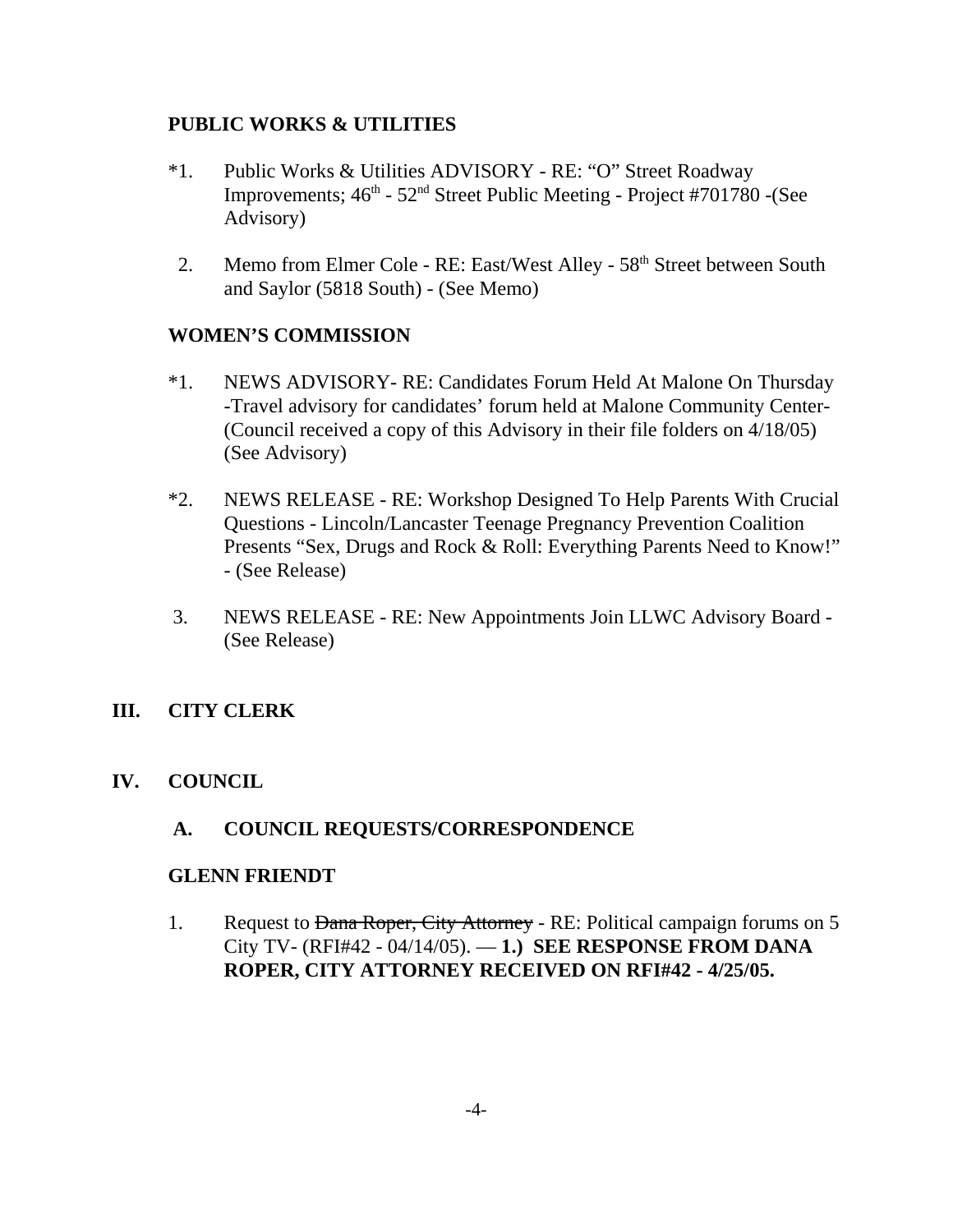### **PATTE NEWMAN**

- 1. OUTSTANDING Request to Marc Wullschleger, Urban Development/ **Lynn Johnson, Parks & Recreation/Ann Harrell, Public Works** - RE: Requesting information about the proposed bike/ped bridge over North  $27<sup>th</sup>$ Street - (RFI#32-3/15/05). — **1.) SEE RESPONSE FROM WYNN HJERMSTAD, URBAN DEVELOPMENT DEPARTMENT RECEIVED ON RFI#32-3/23/05.**
- 2. Additions to Requests For Information #30 from Patte Newman & #164 from Annette McRoy to <del>Don Taute, Personnel Director</del> - RE: "M" class employees - (PNRFI#30A & AMRFI#164A - 4/06/05). — **1.) SEE RESPONSE FROM DON TAUTE, PERSONNEL DIRECTOR RECEIVED ON PATTE NEWMAN RFI#30A & ANNETTE McROY RFI#164A - 04/26/05.**
- 3. Additions to Request For Information #32 to Marc Wullschleger, Urban Development - RE: North 27th Bridge - (RFI#32A-4/06/05)**. — 1.) SEE RESPONSE FROM WYNN HJERMSTAD, URBAN DEVELOPMENT DEPARTMENT RECEIVED ON RFI#32A - 04/25/05.**
- 4. Request to Ann Harrell, Public Works/Marc Wullschleger & Dallas McGee, Urban Development - RE: Explain why the sidewalk is being replaced on 11th Street east of LES? - (RFI#34 - 4/21/05). — [NOTE: Per Karen Sieckmeyer, Public Works -This is an Urban Development Project so they will not be responding.] - **1.) SEE RESPONSE FROM JEFF COLE, URBAN DEVELOPMENT DEPARTMENT RECEIVED ON RFI#34- 04/22/05)**

## **ANNETTE McROY**

1. Additions to Requests For Information #30 from Patte Newman & #164 from Annette McRoy to Don Taute, Personnel Director - RE: "M" class employees - (PNRFI#30A & AMRFI#164A - 4/06/05). — **1.) SEE RESPONSE FROM DON TAUTE, PERSONNEL DIRECTOR RECEIVED ON PATTE NEWMAN RFI#30A & ANNETTE McROY RFI#164A - 04/26/05.**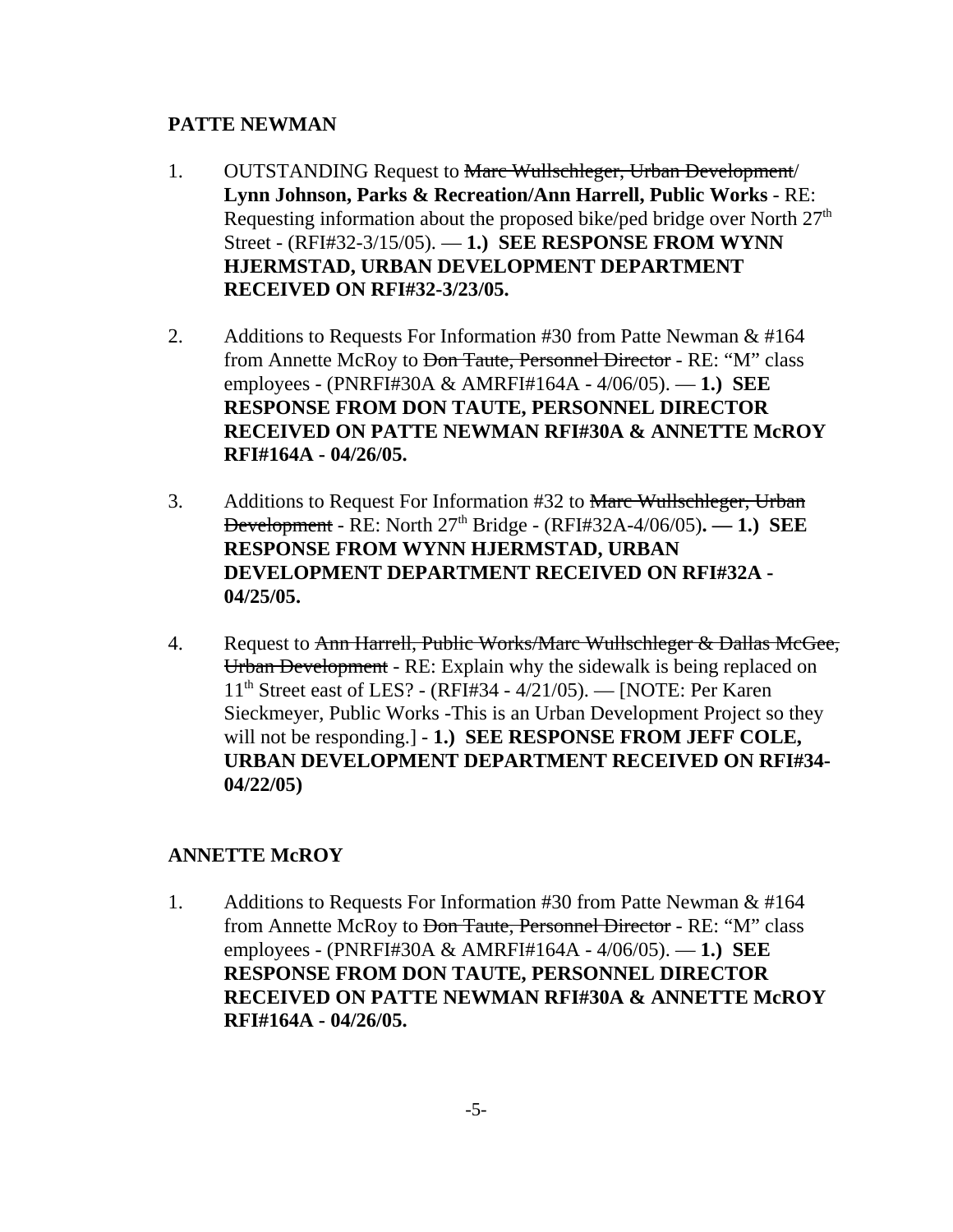### **V. MISCELLANEOUS**

- \*1. Letter & Pictures from Royce A. Mueller RE: Request that you vote to exempt my property at 2421 North 52nd Street from the down-zoning proposal submitted by the University Place Community Organization - (Council received a copy of this letter in their file folders on  $4/18/05 \&$ pictures routed around to Council for them to take a look at)(See attached Letter)
- \*2. E-Mail from Robert Narveson RE: Roads across Wilderness Park -(See E-Mail)
- \*3. E-Mail from Lois Gowler RE: Thank you for a Smokefree Lincoln! -(See E-Mail)
- \*4. Letter from Terry Bundy, Lincoln Electric System RE: LES Financial Matters -(See Letter)
- \*5. E-Mail from H. Arnold Wassenberg RE: Wal-Mart (See E-Mail)
- \*6. E-Mail from Citizen RE: Council qualifications -(See E-Mail)
- \*7. E-Mail from Matt & Tiffany Goeller RE: Proposed Wal-Mart at 84<sup>th</sup> & Adams Street -(See E-Mail)
- \*8. E-Mail from Jeanne Kern RE: To all City Council & County Commissioners - the study of Yankee Hill Road across Wilderness Park - (See E-Mail)
- \*9. E-Mail from Leon Marquart RE: 2004 Mayor's Award of Excellence (See E-Mail)
- \*10. E-Mail from Tom Schulte RE: Planning Commission Action on Prairie Village North at  $84<sup>th</sup>$  & Adams Street -(See E-Mail)
- 11. Letter from Cody Lennen RE: The Ride For Five Program (See Letter)
- 12. Letter from Brenda Lennen RE: The Ride For Five Program -(See Letter)
- 13. E-Mail from Milt Ochsner RE: Very concerned over the proliferation of boom cars in the City -(See E-Mail)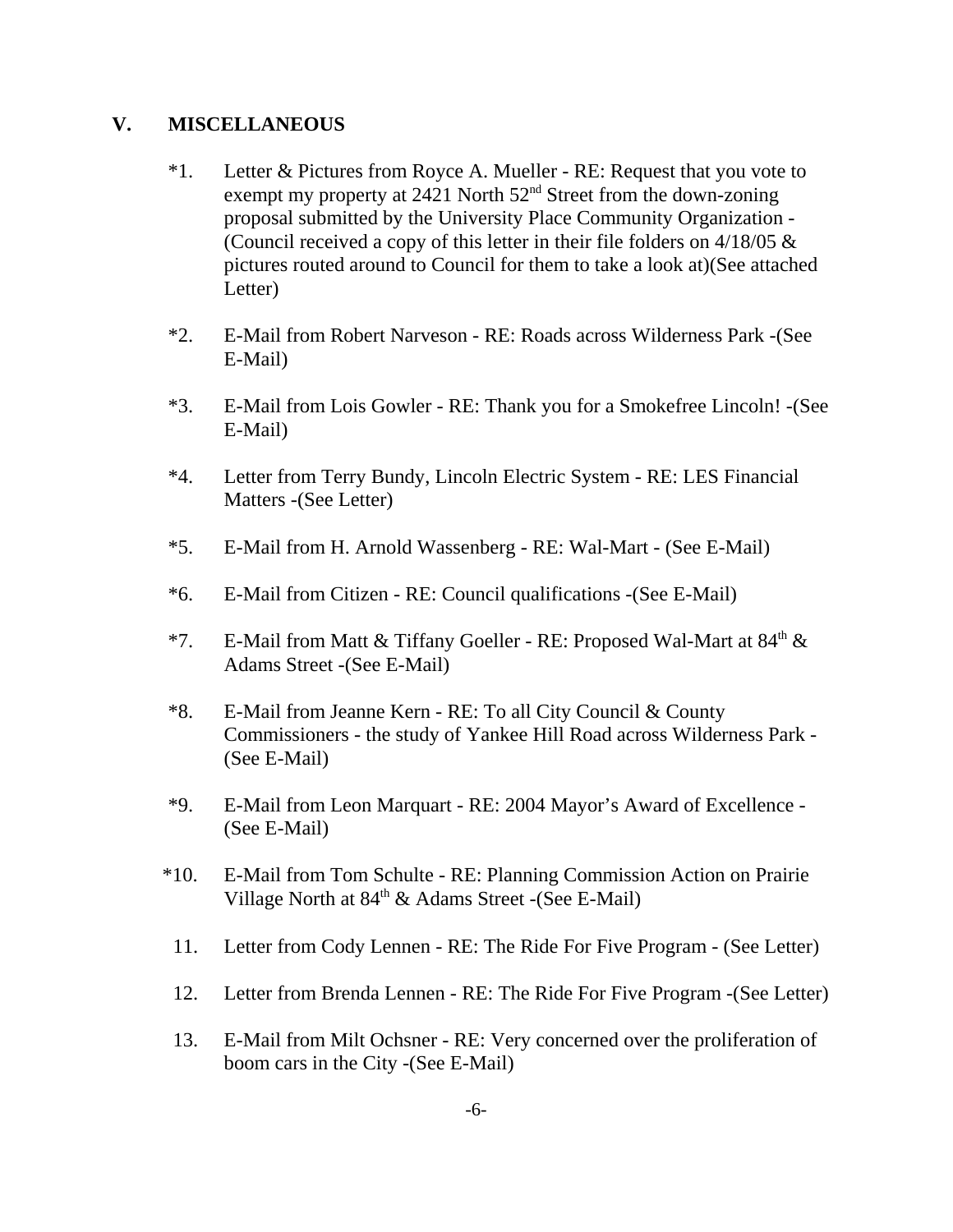- 14. E-Mail from Tom Schulte RE: The proposed Wal-Mart at  $84<sup>th</sup>$  & Adams -(See E-Mail)
- 15. Letter from Lee Gauthier RE: Wondering if you gave adequate consideration to the effects of the smoking ban on businesses - (See Letter)
- 16. E-Mail from Doni Douglass RE: Proposed Zoning Action on  $84<sup>th</sup> \&$ Adams -(See E-Mail)
- 17. E-Mail from David Murphy RE: Comp. Plan Amendment Hwy 77 -(See E-Mail)
- 18. Post Card from R. Mussmann RE: Proposed Wal-Mart at 84<sup>th</sup> & Adams -(See Post Card)
- 19. Letter from Felicia Franke RE: Please vote Against the Hwy 77 overpass at Yankee Hill Road and Rokeby -(See Letter)
- 20. E-Mail from Jackie Barnhardt RE: Opposed to Comprehensive Plan Amendment overpasses at Rokeby Road & Yankee Hill Road-(See E-Mail)
- 21. E-Mail from Susan Schulte RE: The proposed Wal-Mart at  $84<sup>th</sup>$  & Adams -(See E-Mail)
- 22. Letter from Justin Trind RE: Wilderness Park & Road expansion plans (See Letter)
- 23. Letter from Lincoln Contractor Liaison Committee, B. "Mike" Michaelson, P.E., Vice President - RE: City of Lincoln Storm Water Projects-Proposed 2005 Bond Issue-Advertising Campaign Contributions -(See Letter)
- 24. E-Mail from Velma Janzen, Selleck/Kauffman Facilities Operations RE: Lowe's - (See E-Mail)

## **VI. ADJOURNMENT**

### **\*HELD OVER FROM APRIL 25, 2005.**

da050205/tjg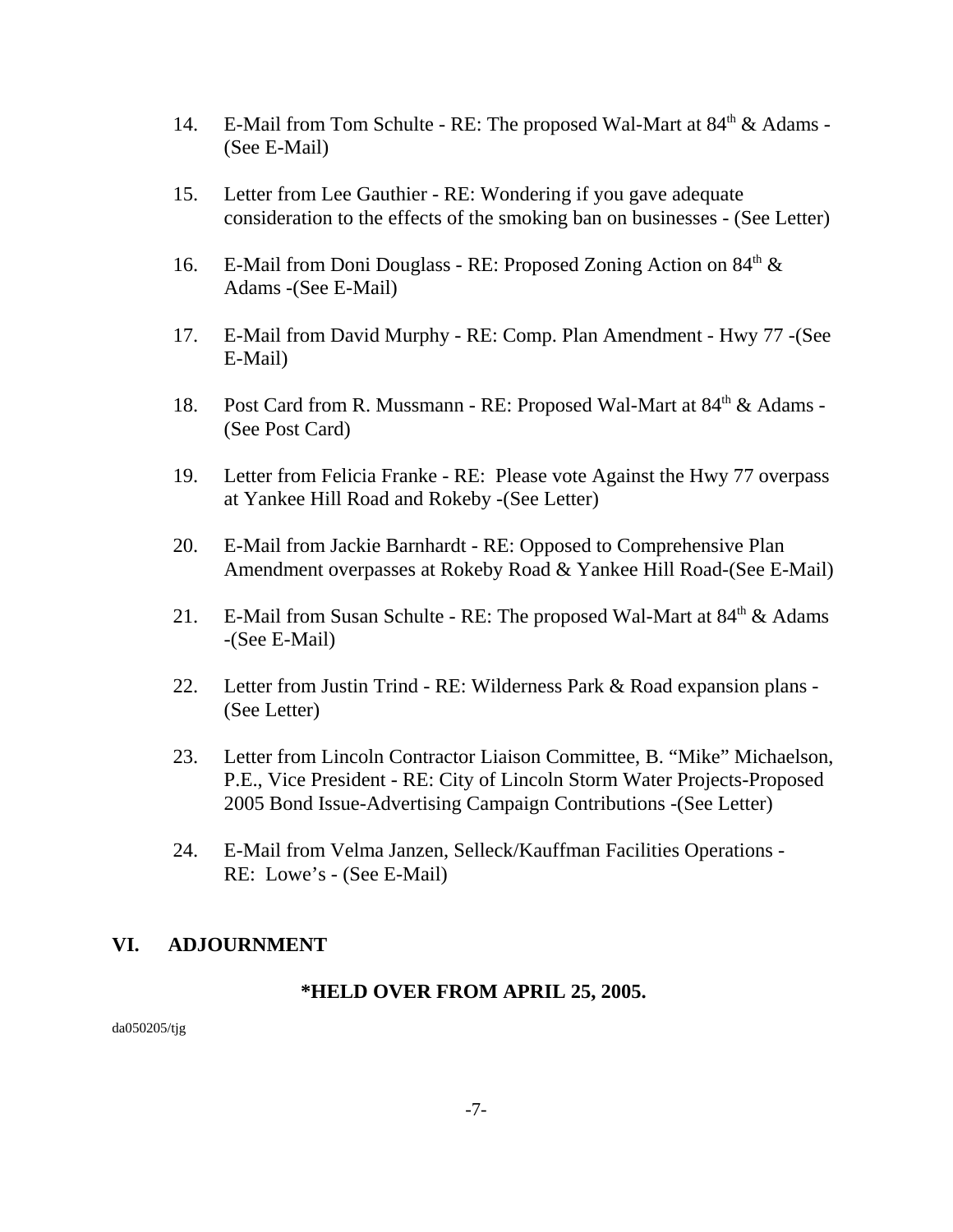### **DIRECTORS' MEETING MINUTES MONDAY, MAY 2, 2005 CONFERENCE ROOM 113**

**Council Members Present:** Terry Werner, Chair; Ken Svoboda, Vice-Chair; Jon Camp, Patte Newman, Glenn Friendt, Jonathan Cook.

### **Council Member Absent:** Annette McRoy

**Others Present:** Mayor Coleen Seng, Mark Bowen, Ann Harrell, Darl Naumann, Lin Quenzer, Rick Hoppe, Mayor's Office; City Clerk, Joan Ross; Dana Roper, City Attorney; Directors and Department Heads; Darrell Podany, Aide to Council Members Camp, Friendt, & Svoboda; Tammy Grammer, City Council Staff and Deena Winter, Lincoln Journal Star Representative.

### **I. MAYOR**

Mayor Coleen Seng stated she hopes Council saw the Law Department Report which was in their Legislative packets.

Diane Gonzolas has the Antelope Valley inserts for Council in case they did not see it. [Ms. Gonzolas handed out a copy of the Antelope Valley insert to Council.]

The City has a new Public Works Director Karl Fredrickson. Council congratulated Karl.

Mayor Seng called on Directors. Lynn Johnson stated Council may have seen in the newspaper this weekend that HWS had their annual Arbor Day event on Friday. It was wonderful, they planted two trees and about 70 roses in a rotary garden. They want to invite the City Council to participate in the event next year, so thought he would mention it to them this morning so they could get it on their calendars for next year. It's held the last Friday in April and normally starts at 2:30 p.m. This has been a wonderful event they have done for years.

Don Herz reported on refinancing, a month or so ago Council passed the ordinance allowing them to refund some of their General Obligation Bonds. Their intent is to do it tomorrow, they have held off a few weeks because the market, so unless there is something strange going on today they are planning on refunding it tomorrow. They should see about \$300,000 to \$400,000 savings in their debt service over the remaining years and whatever rates are today they will be locked in on that rate.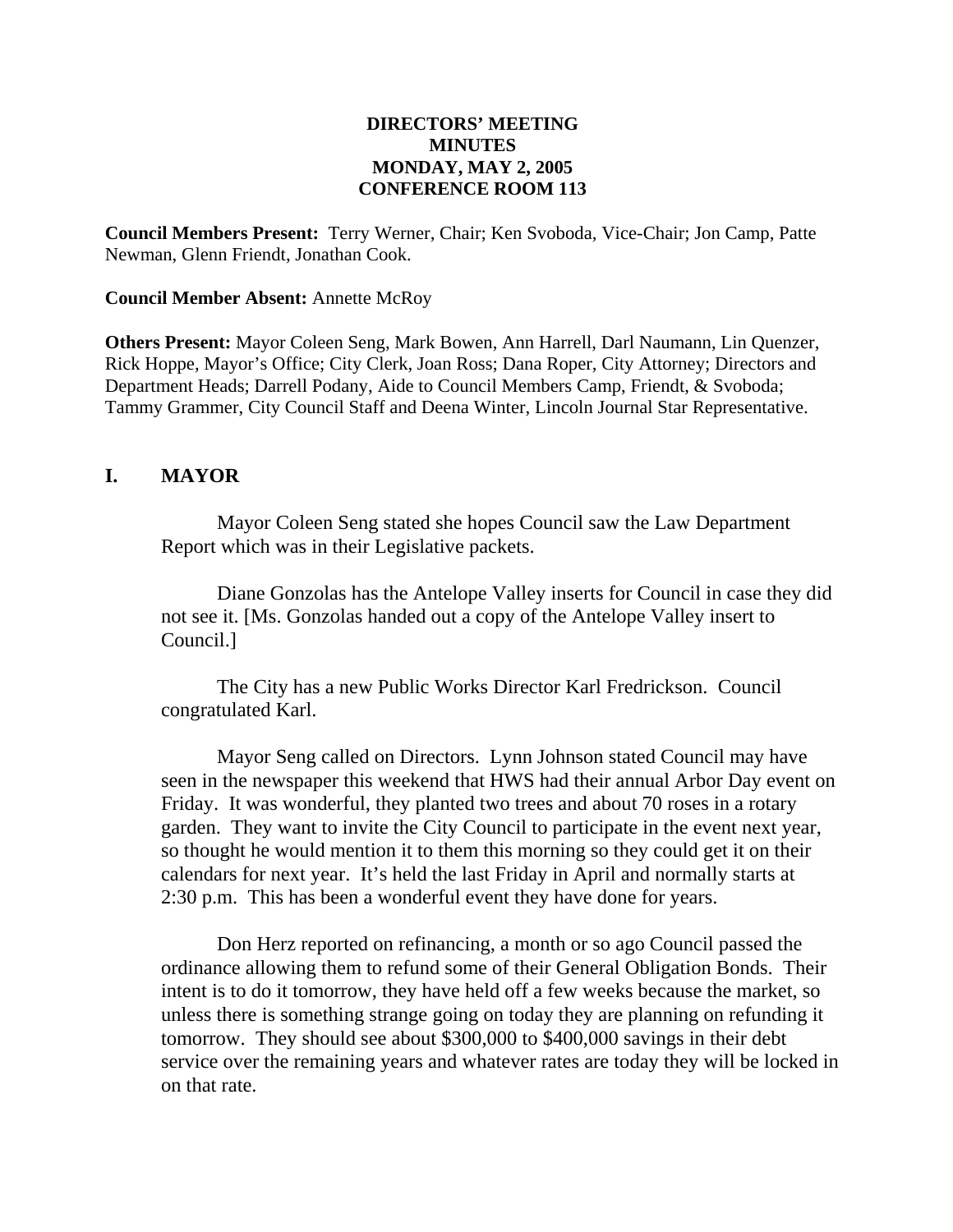- \*1. NEWS RELEASE RE: Mayor Presents Award Of Excellence For 2004. NO COMMENTS
- \*2. NEWS RELEASE RE: Public Invited To Celebrate Arbor Day April  $25<sup>th</sup>$ . — NO COMMENTS
- \*3. NEWS RELEASE RE: Public Invited To Learn More About "O" Street Roadway Improvement Project. — NO COMMENTS
- 4. NEWS ADVISORY RE: Mayor Coleen Seng will have a news conference at 10:30 a.m. Tuesday, April  $26<sup>th</sup>$  in the library at Hawthorne Elementary School, 300 South 48<sup>th</sup> Street - (Council received this Advisory on 4/25/05). — NO COMMENTS
- 5. NEWS RELEASE RE: Grants Awarded To Three Environmental Projects (Council received this Release on 4/25/05). — NO COMMENTS
- 6. NEWS RELEASE RE: Mayor Seng Encourages John Q. Hammons To Continue Investing In Lincoln. — NO COMMENTS
- 7. NEWS RELEASE RE: Free Family Safety Event Set For May 6 Local coalition focusing on adult role models as part of National Safe Kids Week. — NO COMMENTS
- 8. NEWS ADVISORY RE: Mayor Coleen Seng will have a news conference at 10:30 a.m. Thursday, April 28th in Mayor's Conference Room -The Mayor will announce her selection to be the Director of the City Public Works  $\&$ Utilities Department. — NO COMMENTS
- 9. NEWS RELEASE RE: Mayor Selects Fredrickson To Lead Public Works & Utilities Department. — NO COMMENTS
- 10. NEWS RELEASE RE: Mayor Seng Calls For Coordination Of Event Facilities Proposals-Mayor says community "can't afford duplication". — NO COMMENTS
- 11. NEWS RELEASE RE: CORRECTION Of Previous News Release-Karl Fredrickson as the City's new Public Works & Utilities Department actual age 41. — NO COMMENTS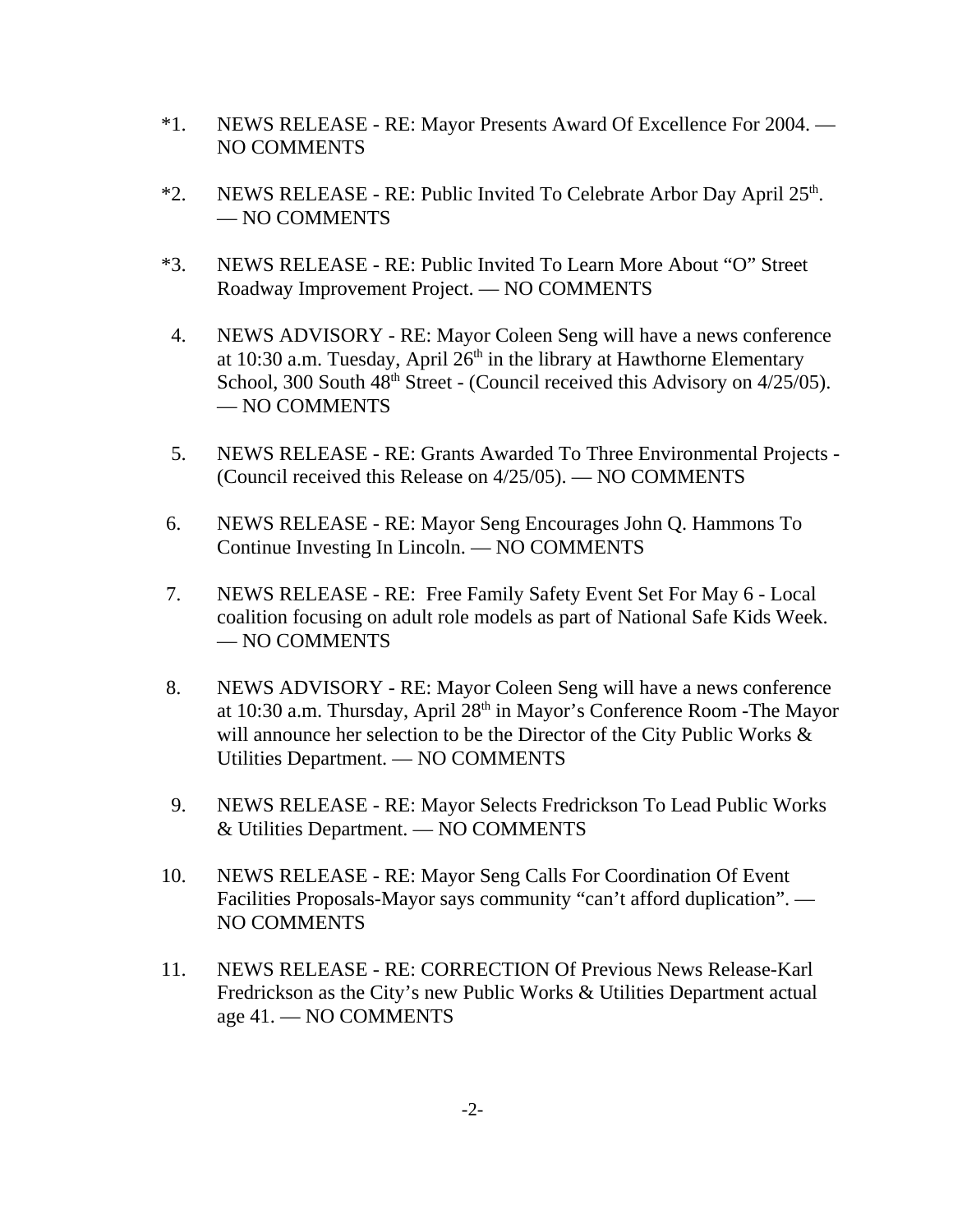- 12. Letter from Mayor Coleen Seng to All Interested Persons RE: Comments Requested-On May 4-5, 2005, the Federal Highway Administration (FHWA) and the Federal Transit Administration (FTA) will be visiting the Lincoln Area Metropolitan Planning Organization (MPO) to discuss the Lincoln metropolitan area's transportation planning process and the effectiveness of that process. — NO COMMENTS
- 13. Washington Report April 15, 2005. NO COMMENTS
- 14. Washington Report April 22, 2005. NO COMMENTS

Mr. Werner noted this Directors' Agenda is for April  $25<sup>th</sup>$  & May  $2<sup>nd</sup>$  and they also have addendums from last week and for today's meeting.

# **ADDENDUM - (For April 25th)**

### **I. MAYOR**

- 1. NEWS ADVISORY RE: Mayor Seng's Public Schedule Week of April 23 through 29, 2005 -Schedule subject to change -(See Advisory). — NO **COMMENTS**
- 2. NEWS RELEASE RE: Lincoln Again Named "Tree City USA"-Arbor Day observance set for Monday at Pentzer Park - (See Release). — NO COMMENTS

### **II. CITY CLERK - NONE**

### **III. CORRESPONDENCE**

### **A. COUNCIL REQUESTS/CORRESPONDENCE**

### **PATTE NEWMAN**

1. E-Mail from Greg Gottberg to Patte Newman - RE: Very concerned with the proposed building of Wal-Mart at  $84<sup>th</sup>$  & Adams -(See E-Mail). — NO COMMENTS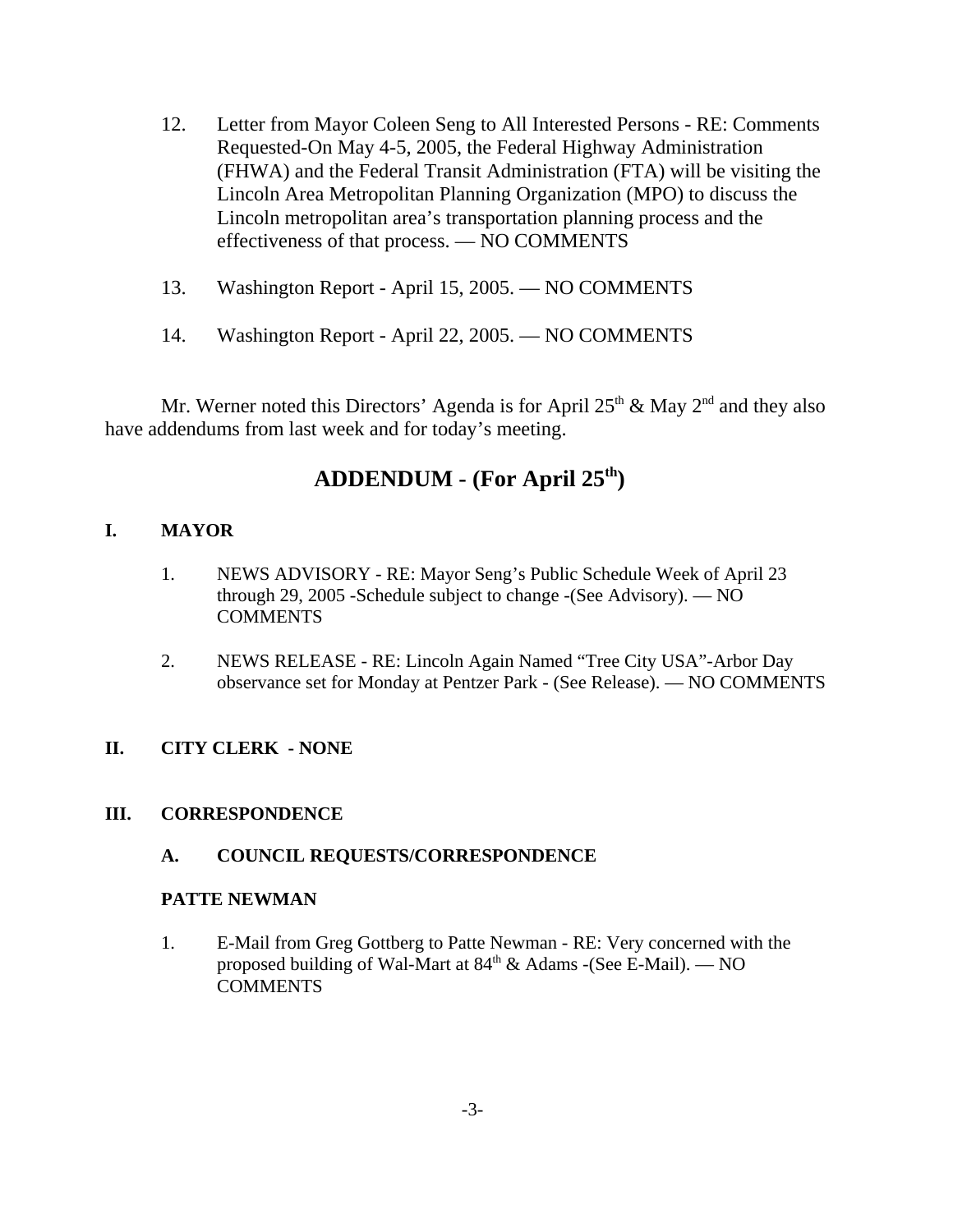### **B. DIRECTORS AND DEPARTMENT HEADS**

### **BUDGET**

1. Material from Steve Hubka - RE: April Sales Tax Reports - (See Material). — NO **COMMENTS** 

### **URBAN DEVELOPMENT**

1. Material from Ron Cane - RE: Business Improvement District: (1) North  $27<sup>th</sup>$ Street Maintenance District - (Council received Material in their Thursday packets on 4/21/05) (Copy of Material on file in the Council Office & Posted on City Council website). — NO COMMENTS

### **C. MISCELLANEOUS**

- 1. E-Mail from Timothy Reiss RE:  $48<sup>th</sup> \& ^\circ$  "O" Street-would like to have the light poles -(See E-Mail). — NO COMMENTS
- 2. E-Mail from Theresa Wilhelm RE: The blighted area on "O" Street is a concern to our family -(See E-Mail). — NO COMMENTS
- 3. Letter from Terri Raffety RE: Yankee Hill Road & Rokeby Road of Wilderness Park -(See Letter). — NO COMMENTS
- 4. Letter from Trudy Adams RE: Oppose the building of by passes through the park - (See Letter). — NO COMMENTS

# **ADDENDUM - (For May 2nd)**

### **I. MAYOR**

1. NEWS ADVISORY - RE: Mayor Seng's Public Schedule Week of April 30 through May 6, 2005 -Schedule subject to change -(See Advisory). — NO **COMMENTS** 

### **II. CITY CLERK - NONE**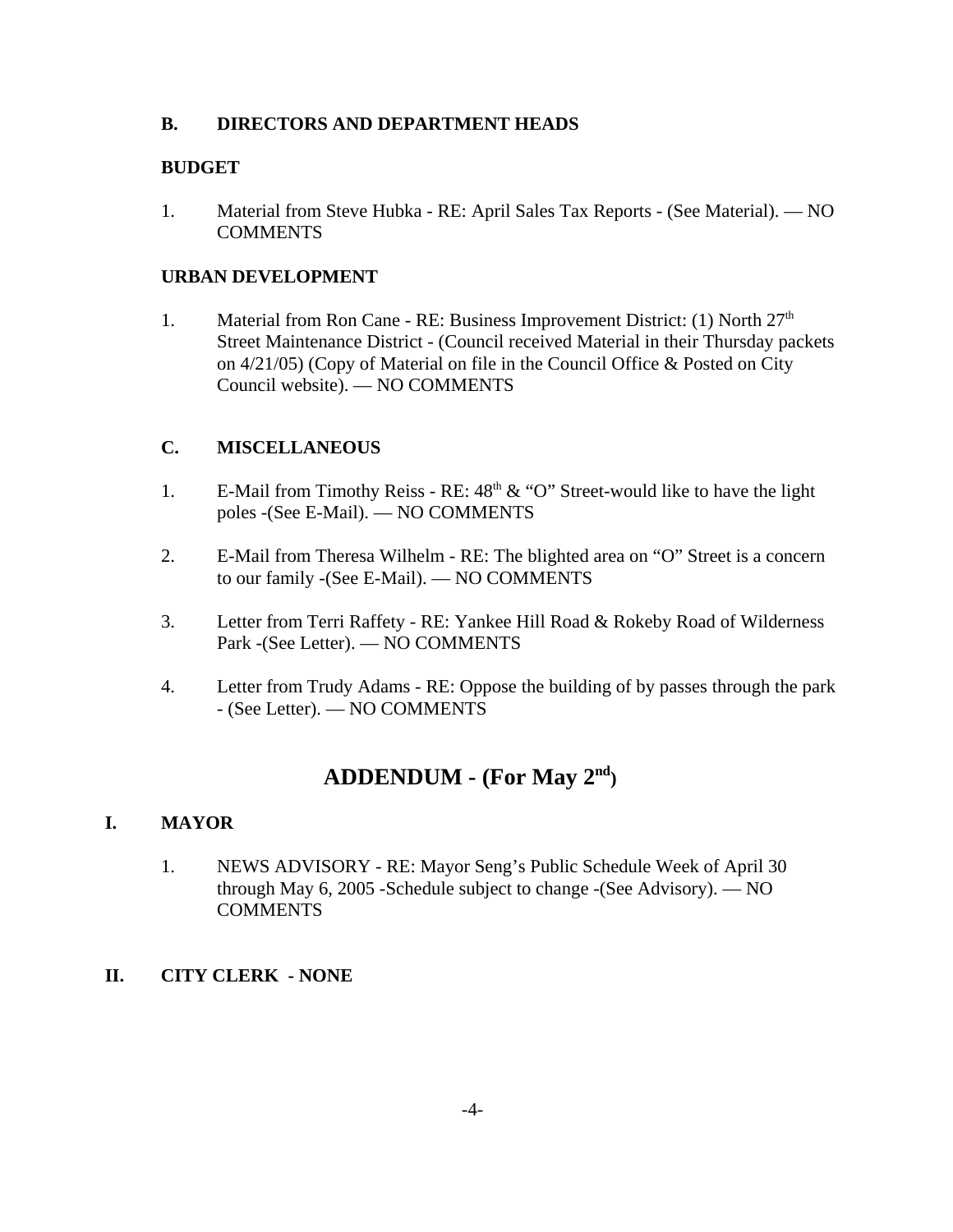### **III. CORRESPONDENCE**

**A. COUNCIL REQUESTS/CORRESPONDENCE - NONE**

## **B. DIRECTORS AND DEPARTMENT HEADS - NONE**

### **C. MISCELLANEOUS**

- 1. E-Mail from Moni Usasz RE: Rokeby Road Overpass Study please take out of the Comp. Plan -(See E-Mail). — NO COMMENTS
- 2. E-Mail from Jeanette Fangmeyer RE: As I watched the Planning Commission replay on Sunday I heard a Lincoln Planning staff employee state that on the next school bond issue a school at Fallbrook would be decided on. -(See E-Mail). — NO COMMENTS
- 3. 9 E-Mail's from Charley Rusk; Glenda Rusk; Cindy Bloom; Randy Bloom; J.R. Brown; Tara Taylor; Lorie Diane Henry; Deanna Schuldeis; Randall Schuldeis; -RE: Support for North Hills Comp. Plan Amendment #05005 -(See E-Mail's). — NO COMMENTS

[End of Addendums]

# **II. DIRECTORS - NO FURTHER COMMENTS**

## **FINANCE**

- \*1. Material from Don Herz RE: Monthly EMS Activity Reports through March 31, 2005. — NO COMMENTS
- 2. Report RE: Lincoln Electric System Financial Statements December 31, 2004 & 2003-(With Independent Auditors' Report Thereon) KPMG - (Council copies placed in their file folders on 4/27/05) (Copy of Report on file in the City Council Office). – NO COMMENTS

## **FINANCE DEPARTMENT/CITY TREASURER**

\*1. Monthly City Cash Report - City of Lincoln-Pledged Collateral Statement - March 2005. — NO COMMENTS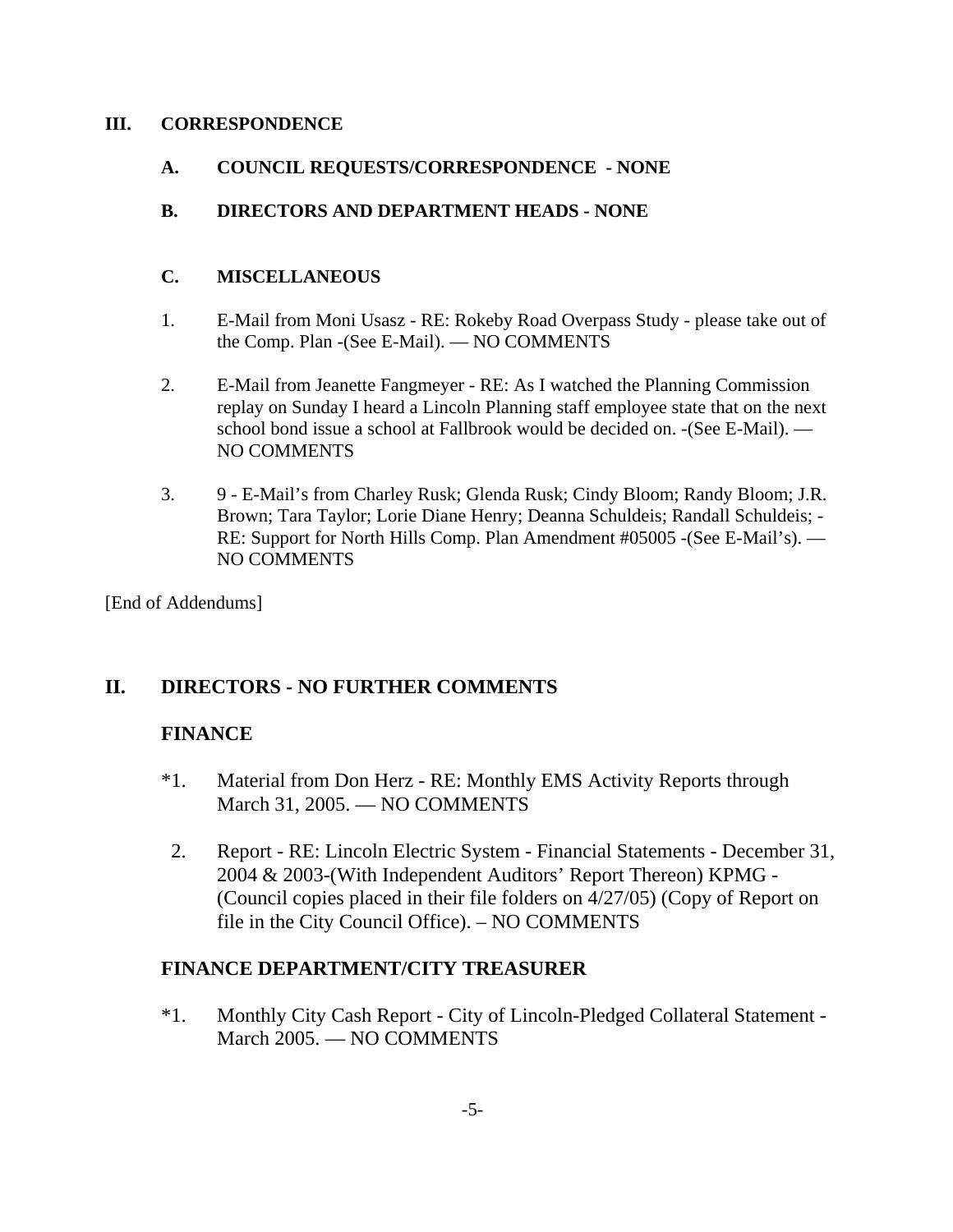## **HEALTH**

- \*1. NEWS RELEASE RE: "Lincoln In Motion" Coalition Created To Promote Active Living For Life. — NO COMMENTS
- 2. NEWS RELEASE RE: National Infant Immunization Week from April 24 to April 30. — NO COMMENTS

## **LAW DEPARTMENT**

- \*1. Memo & Material from Dana Roper, City Attorney RE: Claim Against the City by Micah Cluck-(Received 7 copies in the City Council Office for Council members placed in their file folders)(Copy on file in the Law Department). — NO COMMENTS
- \*2. Inter-Department Communication from Rick Peo, City Law RE: Developmental Services of Nebraska ("DSN") - status of federal lawsuit against City of Lincoln -(Council copies placed in their file folders on 4/27/05). — NO COMMENTS

# **PLANNING**

- \*1. Annexation by Ordinance -Ordinance No. 18512 Effective: March 29, 2005 - 24.37 Acres. — NO COMMENTS
- \*2. Letter from Jean Walker to Jason Thiellen, Engineering Design Consultants - RE: Comprehensive Plan Amendment No. 05012, Annexation No. 05005, and Change of Zone No. 05020, Prairie Village North Planned Unit Development (84th & Adams Street). — NO COMMENTS
- 3. Reports RE: DRAFT City of Lincoln Capital Improvement Program-FY 2005/06-2010/11- Planning Commission EDITION April 27, 2005; AND 2005 Annual Review Lincoln/Lancaster County Comprehensive Plan AND Community Indicators Report; AND Planning Commission Agenda: Special Public Hearing - (Council copies of these Reports placed in their Thursday packets on 4/28/05)(Copy of these Reports on file in the City Council Office). — NO COMMENTS
- 4. E-Mail from Jean Walker RE: Comprehensive Plan Annual Review/CIP /TIP - (See Attached E-Mail). — NO COMMENTS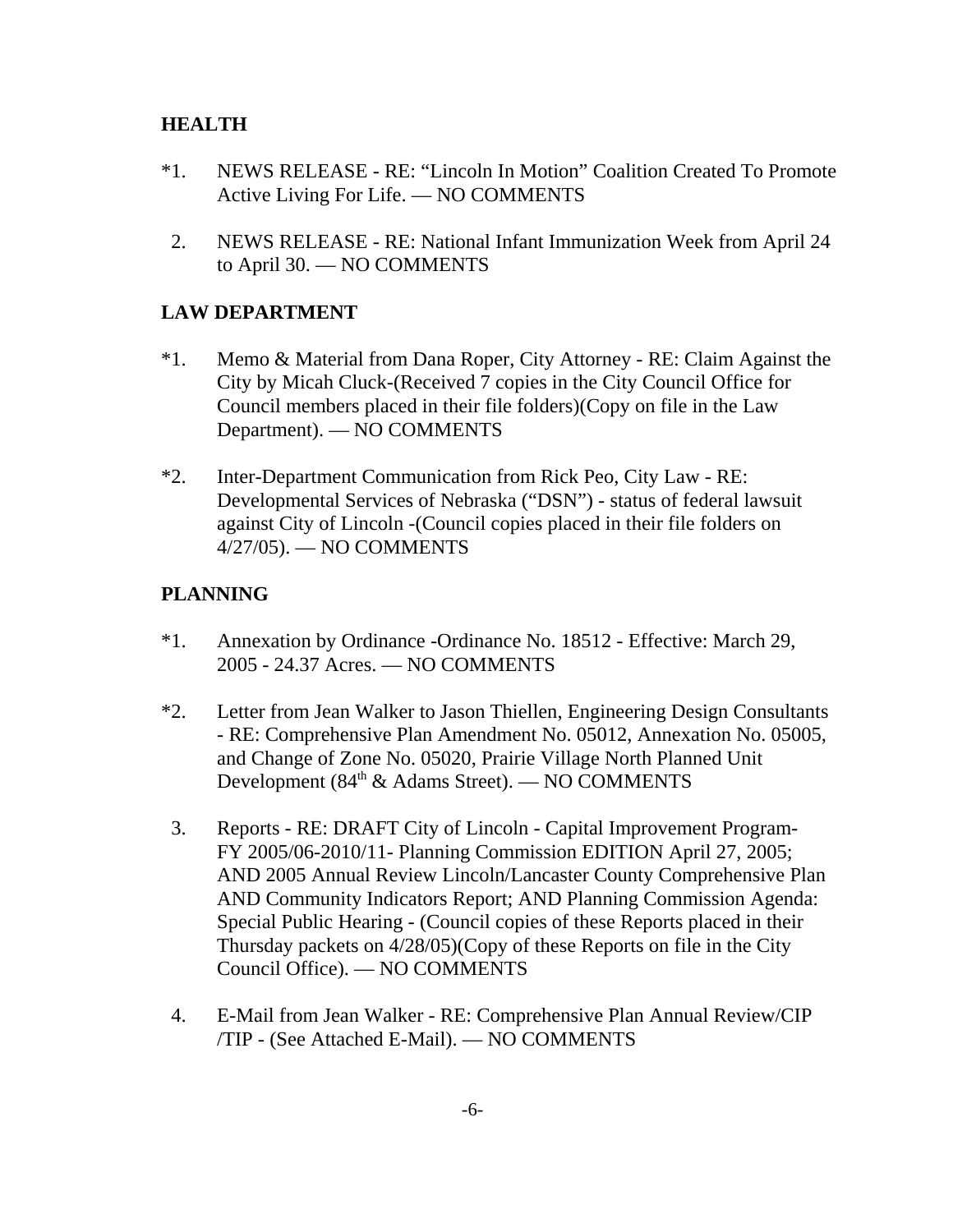## **PLANNING COMMISSION FINAL ACTION .....**

- \*1. Special Permit No. 05017, Ravenwood Community Unit Plan (S. 93rd Street and Old Cheney Road) Resolution No. PC-00920. — NO COMMENTS
- \*2. Special Permit No. 05008, West Van Dorn Heights Community Unit Plan (Northeast of S.W. 70<sup>th</sup> Street and W. Van Dorn Street) Resolution No. PC-00921. — NO COMMENTS

### **PUBLIC WORKS & UTILITIES**

- \*1. Public Works & Utilities ADVISORY RE: "O" Street Roadway Improvements;  $46^{\text{th}}$  -  $52^{\text{nd}}$  Street Public Meeting - Project #701780. — NO **COMMENTS**
- 2. Memo from Elmer Cole RE: East/West Alley 58<sup>th</sup> Street between South and Saylor (5818 South). — NO COMMENTS

### **WOMEN'S COMMISSION**

- \*1. NEWS ADVISORY- RE: Candidates Forum Held At Malone On Thursday Travel advisory for candidates' forum held at Malone Community Center- (Council received a copy of this Advisory in their file folders on 4/18/05). — NO COMMENTS
- \*2. NEWS RELEASE RE: Workshop Designed To Help Parents With Crucial Questions - Lincoln/Lancaster Teenage Pregnancy Prevention Coalition Presents "Sex, Drugs and Rock & Roll: Everything Parents Need to Know!". — NO COMMENTS
- 3. NEWS RELEASE RE: New Appointments Join LLWC Advisory Board. — NO COMMENTS

## **III. CITY CLERK**

City Clerk Joan Ross stated to Council on their Agenda today they have the Board of Equalization on North 27<sup>th</sup> Street Maintenance District. She also has a statement for the chair to read.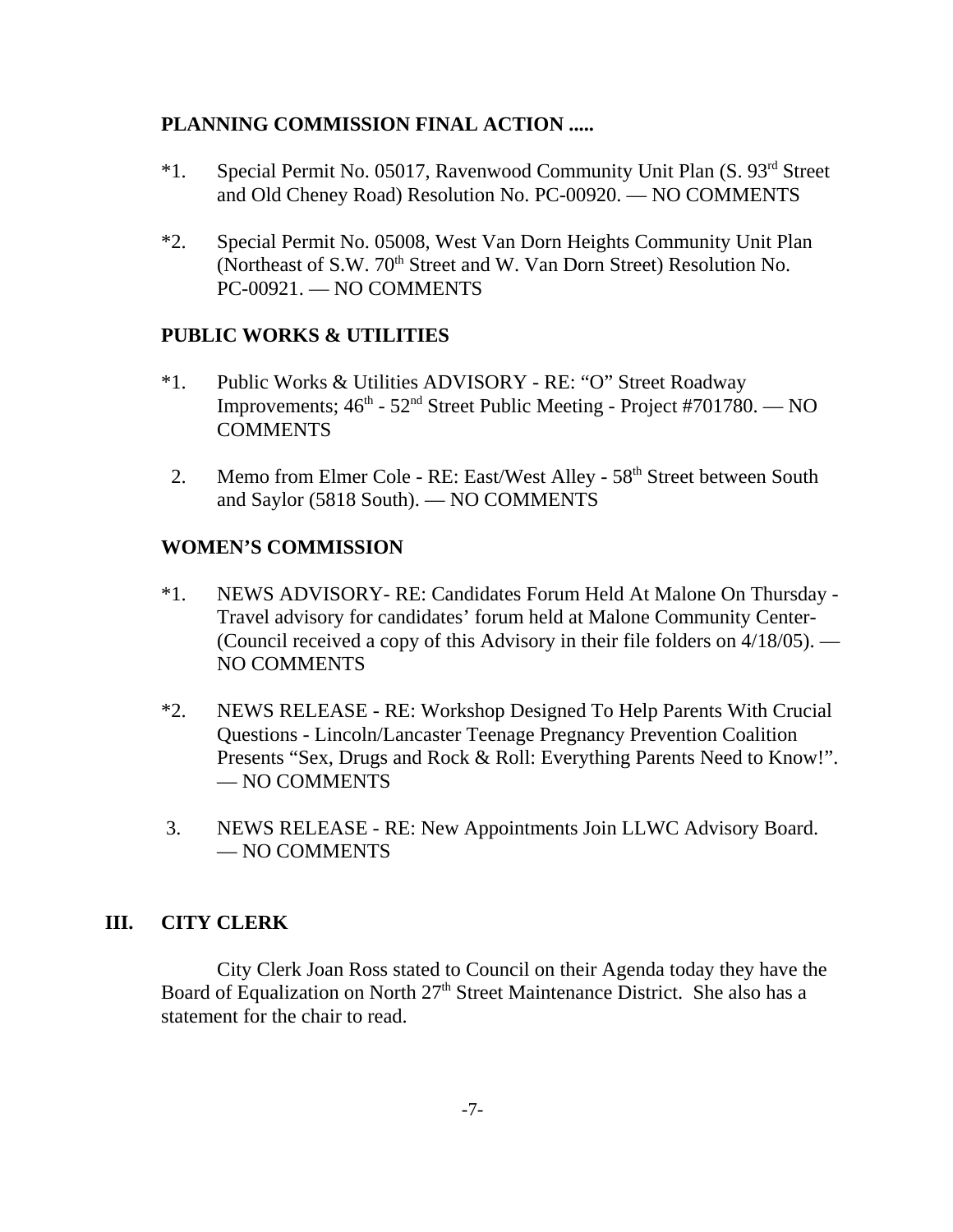Items 2 & 3 under 'Public Hearing-Ordinances' will be called together. *[05-47, Change of Zone 04062-Amending Title 27 of the Lincoln Municipal Code relating to Zoning by adding a new section numbered 27.03.053 to provide a definition for "alternative to imprisonment facility"; by adding a new section numbered 27.03.153 to provide a definition for "children's home"; by adding a new section numbered 27.03.165 to provide a definition for disability or handicap; amending Section 27.03.300 to revise the definition of "group home"; by amending Section 27.03.310 to revise the definition of "health care facility"; by amending Sections 27.09.040, 27.11.040, 27.13.040, 27.15.040, 27.17.040, 27.19.040, 27.21.040, 27.23.040, and 27.24.040 to allow alternative to imprisonment facilities and children's homes as permitted special uses in the AGR and R-1 through R-8 residential districts; by adding a new section numbered 27.63.750 to add alternative to imprisonment facility as a permitted special use; and by adding a new section numbered 27.63.760 to add children's homes as a permitted special use.; and 05-48, Misc. 05008-Amending Title 1 of the Lincoln Municipal Code to create a new Chapter 1.28, Reasonable Accommodation, relating to persons with disabilities or handicaps seeking equal access to housing under the Rehabilitation Act, the Americans with Disabilities Act, the Federal Fair Housing Amendments Act and the Nebraska Fair Housing Act.]* 

The 'Miscellaneous Referral Sheet' pretty routine items which will be mentioned at the hearing today under 'Consent Agenda'.

### **IV. COUNCIL**

#### **A. COUNCIL REQUESTS/CORRESPONDENCE**

#### **GLENN FRIENDT**

1. Request to Dana Roper, City Attorney - RE: Political campaign forums on 5 City TV- (RFI#42 - 04/14/05). — **1.) SEE RESPONSE FROM DANA ROPER, CITY ATTORNEY RECEIVED ON RFI#42 - 4/25/05. —** Mr. Friendt stated this Request For Information (#42) can be removed from the Agenda. He thanked Dana Roper for the information indicating this is fantastic data. Asking Mr. Roper if this is data they have been tracking on an annual basis for a while. Mr. Roper replied yes. Mr. Friendt commented he personally would like to see it in a table that might show 5 years worth of data so there is some comparative look at how the work load has changed or where the work load has changed. Mr. Roper commented certainly in the number of claims filed seems like they get a lot of claims on the claims report. They are seeing a lot more than they ever had.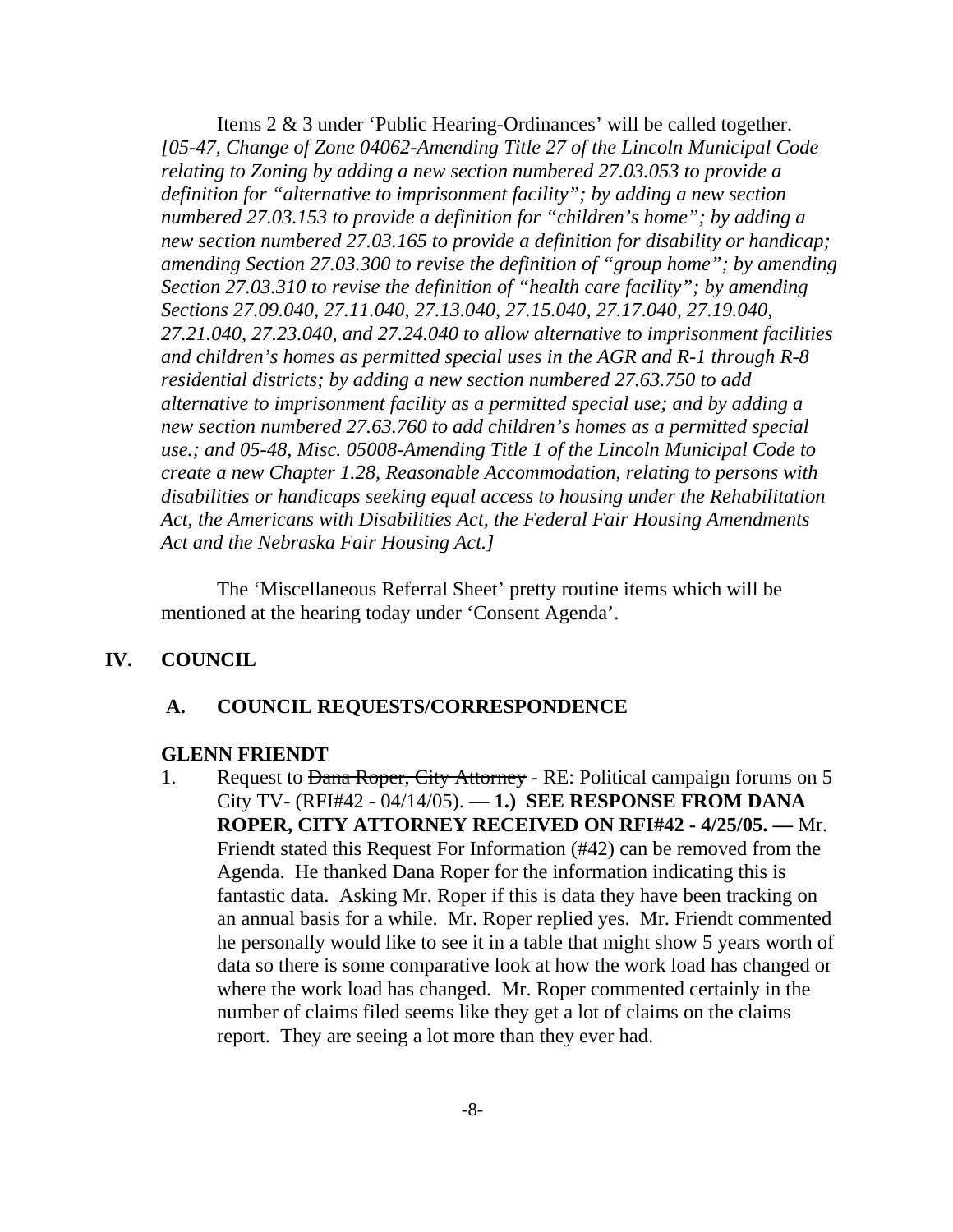## **PATTE NEWMAN**

- 1. OUTSTANDING Request to Marc Wullschleger, Urban Development/ **Lynn Johnson, Parks & Recreation/Ann Harrell, Public Works** - RE: Requesting information about the proposed bike/ped bridge over North  $27<sup>th</sup>$ Street - (RFI#32-3/15/05). — **1.) SEE RESPONSE FROM WYNN HJERMSTAD, URBAN DEVELOPMENT DEPARTMENT RECEIVED ON RFI#32-3/23/05. —** Ms. Newman stated this Request For Information (#32) can be removed from the Agenda.
- 2. Additions to Requests For Information #30 from Patte Newman & #164 from Annette McRoy to <del>Don Taute, Personnel Director</del> - RE: "M" class employees - (PNRFI#30A & AMRFI#164A - 4/06/05). — **1.) SEE RESPONSE FROM DON TAUTE, PERSONNEL DIRECTOR RECEIVED ON PATTE NEWMAN RFI#30A & ANNETTE McROY RFI#164A - 04/26/05. —** Ms. Newman stated this Request For Information (PN#30A & AM#164A) can be removed from the Agenda.
- 3. Additions to Request For Information #32 to Marc Wullschleger, Urban Development - RE: North 27th Bridge - (RFI#32A-4/06/05)**. — 1.) SEE RESPONSE FROM WYNN HJERMSTAD, URBAN DEVELOPMENT DEPARTMENT RECEIVED ON RFI#32A - 04/25/05. —** Ms. Newman stated this Request For Information (#32A) can be removed from the Agenda.
- 4. Request to Ann Harrell, Public Works/Marc Wullschleger & Dallas McGee, Urban Development - RE: Explain why the sidewalk is being replaced on 11th Street east of LES? - (RFI#34 - 4/21/05). — [NOTE: Per Karen Sieckmeyer, Public Works -This is an Urban Development Project so they will not be responding.] - **1.) SEE RESPONSE FROM JEFF COLE, URBAN DEVELOPMENT DEPARTMENT RECEIVED ON RFI#34- 04/22/05). —** Ms. Newman stated this Request For Information (#34) can be removed from the Agenda.

## **JONATHAN COOK - NO COMMENTS**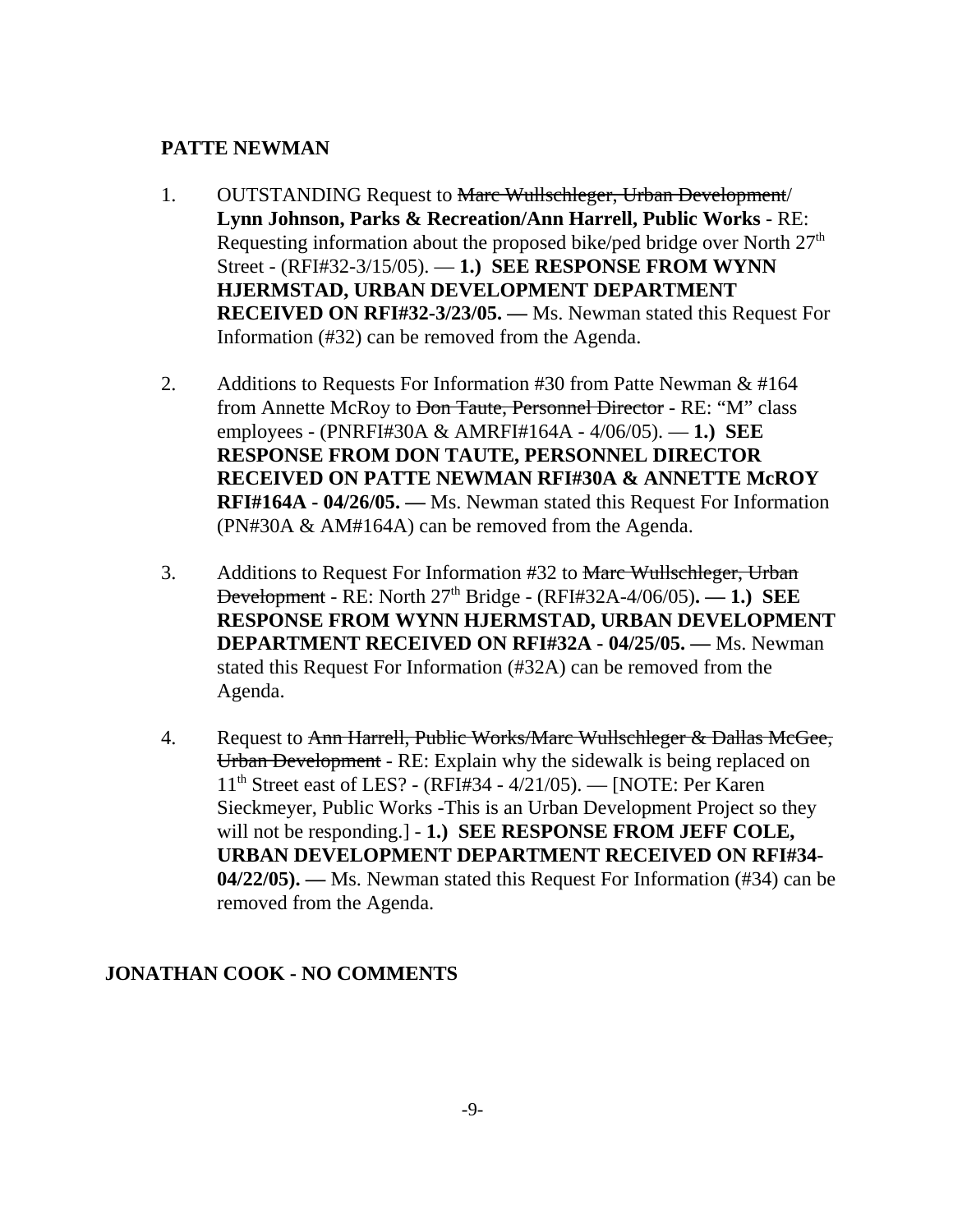### **ANNETTE McROY**

1. Additions to Requests For Information #30 from Patte Newman & #164 from Annette McRoy to <del>Don Taute, Personnel Director</del> - RE: "M" class employees - (PNRFI#30A & AMRFI#164A - 4/06/05). — **1.) SEE RESPONSE FROM DON TAUTE, PERSONNEL DIRECTOR RECEIVED ON PATTE NEWMAN RFI#30A & ANNETTE McROY RFI#164A - 04/26/05. —** NO COMMENTS - MS. McROY ABSENT

## **JON CAMP - NO COMMENTS**

# **KEN SVOBODA - NO COMMENTS**

### **TERRY WERNER -**

Mr Werner stated he would like to speak with Fire Chief Spadt after the Directors' Meeting today.

## **V. MISCELLANEOUS**

- \*1. Letter & Pictures from Royce A. Mueller RE: Request that you vote to exempt my property at 2421 North 52<sup>nd</sup> Street from the down-zoning proposal submitted by the University Place Community Organization - (Council received a copy of this letter in their file folders on 4/18/05 & pictures routed to Council)(See attached Letter). — NO COMMENTS
- \*2. E-Mail from Robert Narveson RE: Roads across Wilderness Park. NO **COMMENTS**
- \*3. E-Mail from Lois Gowler RE: Thank you for a Smokefree Lincoln!— NO **COMMENTS**
- \*4. Letter from Terry Bundy, Lincoln Electric System RE: LES Financial Matters. — NO COMMENTS
- \*5. E-Mail from H. Arnold Wassenberg RE: Wal-Mart. NO COMMENTS
- \*6. E-Mail from Citizen RE: Council qualifications. NO COMMENTS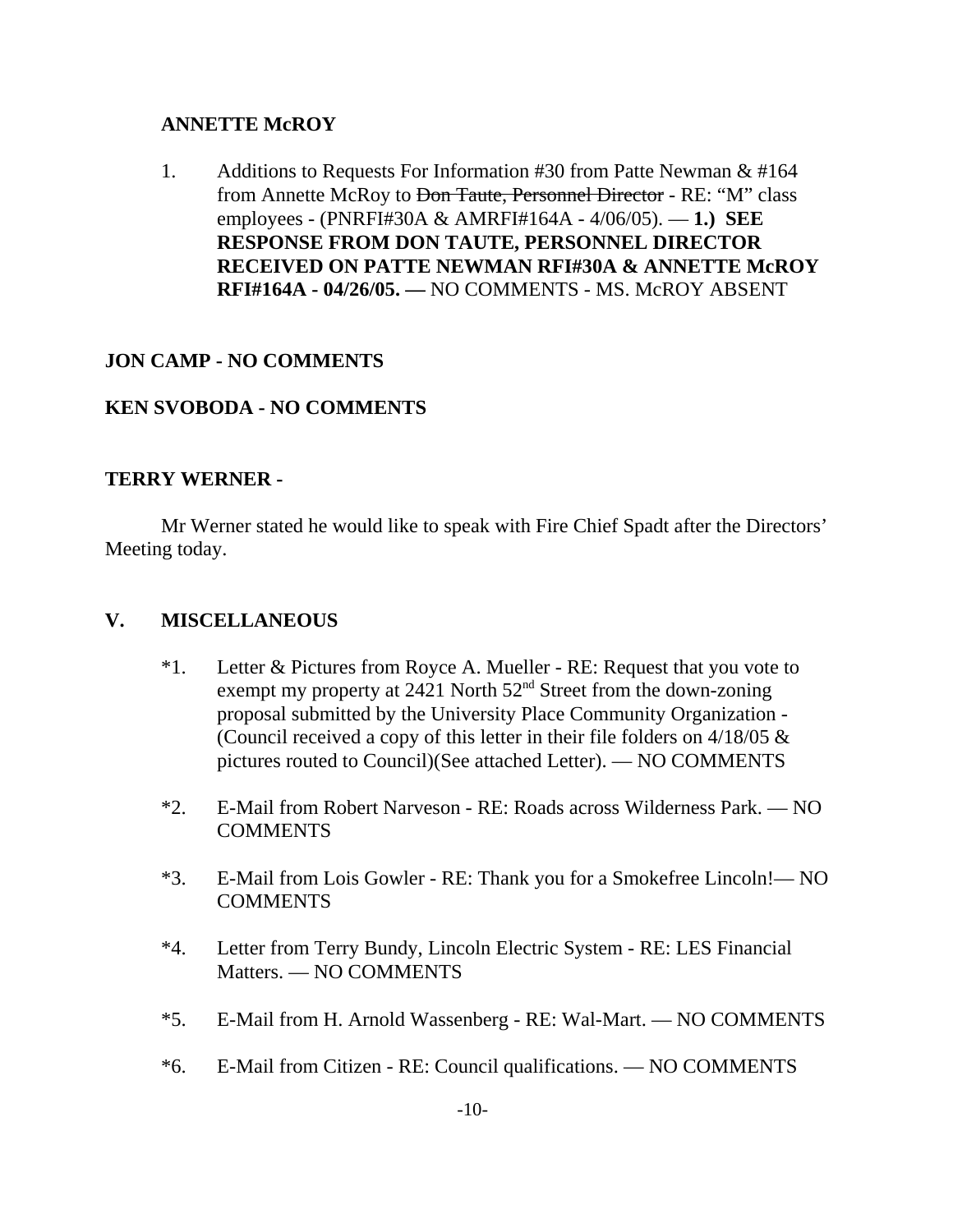- \*7. E-Mail from Matt & Tiffany Goeller RE: Proposed Wal-Mart at  $84<sup>th</sup>$  & Adams Street. — NO COMMENTS
- \*8. E-Mail from Jeanne Kern RE: To all City Council & County Commissioners - the study of Yankee Hill Road across Wilderness Park. — NO COMMENTS
- \*9. E-Mail from Leon Marquart RE: 2004 Mayor's Award of Excellence. NO COMMENTS
- \*10. E-Mail from Tom Schulte RE: Planning Commission Action on Prairie Village North at  $84<sup>th</sup>$  & Adams Street. — NO COMMENTS
- 11. Letter from Cody Lennen RE: The Ride For Five Program. NO **COMMENTS**
- 12. Letter from Brenda Lennen RE: The Ride For Five Program. NO **COMMENTS**
- 13. E-Mail from Milt Ochsner RE: Very concerned over the proliferation of boom cars in the City. — NO COMMENTS
- 14. E-Mail from Tom Schulte RE: The proposed Wal-Mart at  $84<sup>th</sup>$  & Adams. — NO COMMENTS
- 15. Letter from Lee Gauthier RE: Wondering if you gave adequate consideration to the effects of the smoking ban on businesses. — NO **COMMENTS**
- 16. E-Mail from Doni Douglass RE: Proposed Zoning Action on 84<sup>th</sup> & Adams. — NO COMMENTS
- 17. E-Mail from David Murphy RE: Comp. Plan Amendment Hwy 77. NO COMMENTS
- 18. Post Card from R. Mussmann RE: Proposed Wal-Mart at 84<sup>th</sup> & Adams. NO COMMENTS
- 19. Letter from Felicia Franke RE: Please vote Against the Hwy 77 overpass at Yankee Hill Road and Rokeby. — NO COMMENTS